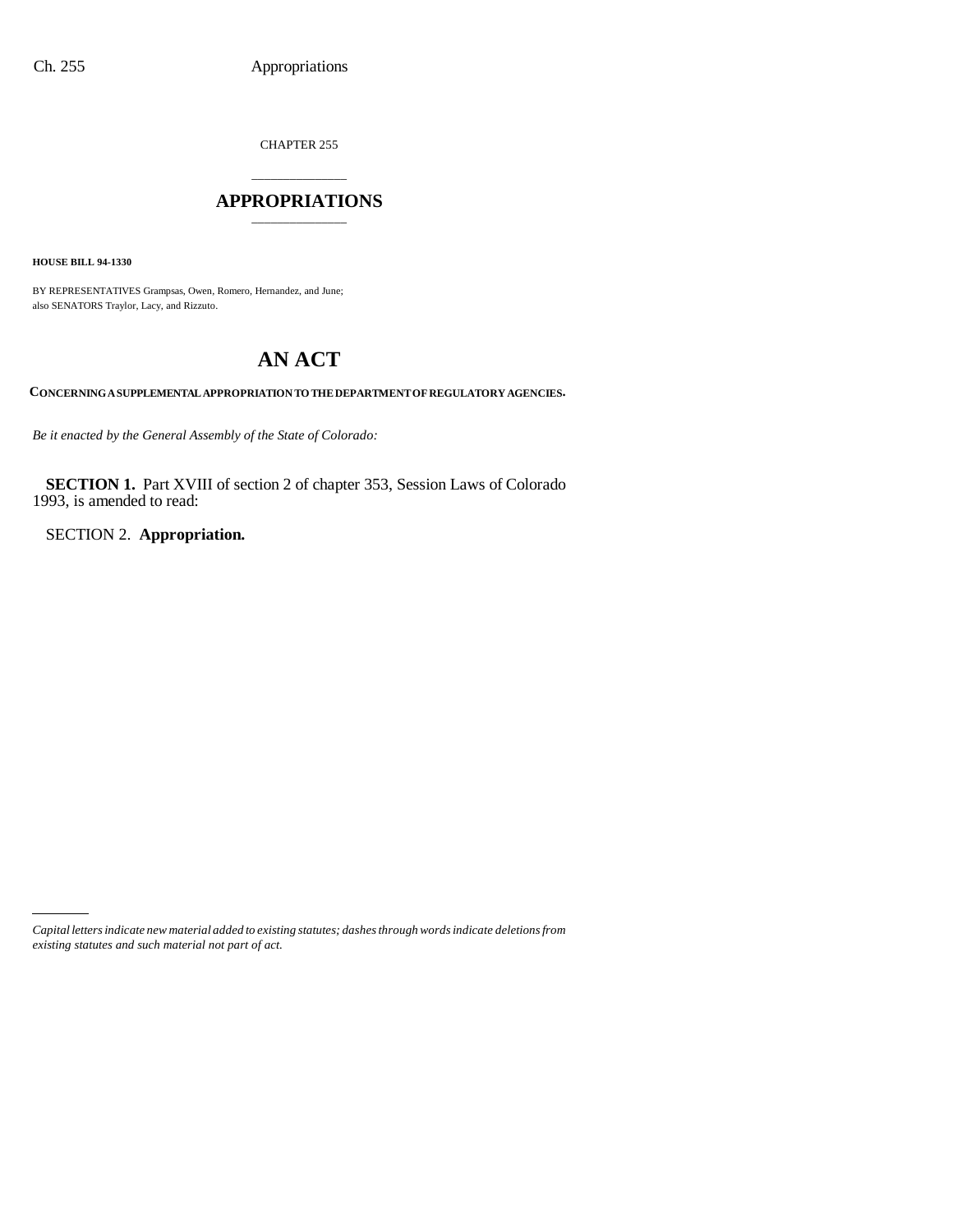|                   |              | <b>APPROPRIATION FROM</b> |  |                |  |              |  |               |   |                |
|-------------------|--------------|---------------------------|--|----------------|--|--------------|--|---------------|---|----------------|
| <b>ITEM &amp;</b> | <b>TOTAL</b> | <b>GENERAL</b>            |  | <b>GENERAL</b> |  | <b>CASH</b>  |  | <b>CASH</b>   |   | <b>FEDERAL</b> |
| <b>SUBTOTAL</b>   |              | <b>FUND</b>               |  | <b>FUND</b>    |  | <b>FUNDS</b> |  | <b>FUNDS</b>  |   | <b>FUNDS</b>   |
| \$                |              |                           |  | <b>EXEMPT</b>  |  |              |  | <b>EXEMPT</b> | ¢ |                |

**PART XVIII DEPARTMENT OF REGULATORY AGENCIES**

## **(1) EXECUTIVE DIRECTOR**

## **(A) Director's Office**

| <b>Personal Services</b>  | 419,504 |       | $419,504^{\circ}$      |                     |       |
|---------------------------|---------|-------|------------------------|---------------------|-------|
|                           |         |       |                        | 419,504 $^{\rm b}$  |       |
|                           |         |       |                        | $(8.7$ FTE)         |       |
| Group Health and Life     | 767,786 |       | $767,786$ <sup>a</sup> |                     |       |
|                           | 782,702 |       | 675,389 <sup>a</sup>   | $107,313$ b         |       |
| Short-term Disability     | 37,181  |       | $37,181$ <sup>a</sup>  |                     |       |
|                           | 37,867  |       | 32,298 $a$             | 5,569 <sup>b</sup>  |       |
| Anniversary Increases and |         |       |                        |                     |       |
| Shift Differential        | 166,511 |       | $166,511$ <sup>a</sup> |                     |       |
|                           | 167,343 |       | 133,517 <sup>a</sup>   | 33,826 <sup>b</sup> |       |
| Workers' Compensation     | 230,525 |       | $228,235$ <sup>a</sup> |                     | 2,290 |
|                           | 234,194 | 3,669 | $201,306$ <sup>a</sup> | 26,929 <sup>b</sup> |       |
| <b>Operating Expenses</b> | 24,078  |       | $24,078$ <sup>*</sup>  |                     |       |
|                           |         |       |                        | 24,078 b            |       |
| <b>Travel Expenses</b>    | 4,061   |       | $4,061$ <sup>a</sup>   |                     |       |
|                           |         |       |                        | 4,061 $^{\rm b}$    |       |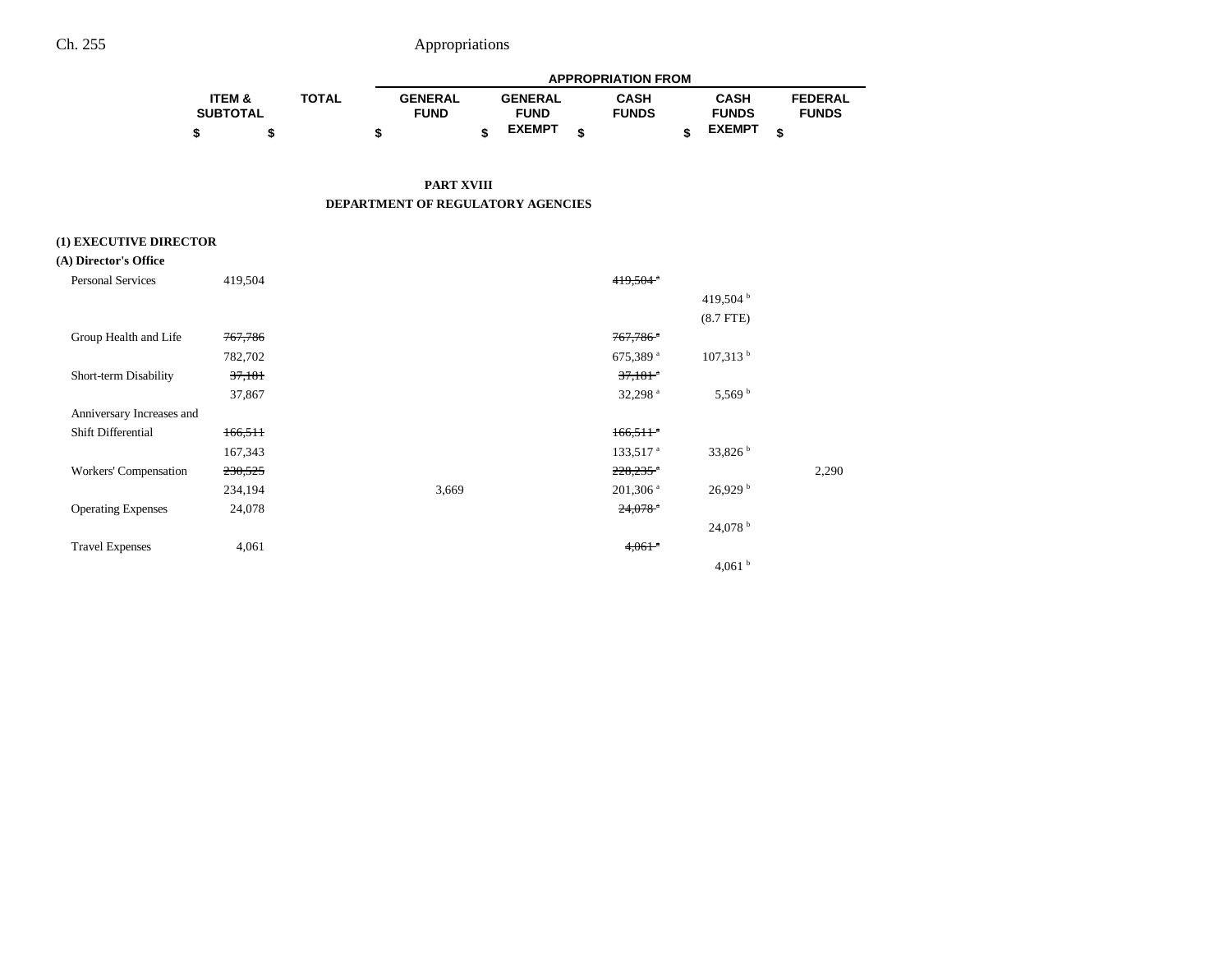| <b>Legal Services</b>        | 2,658,734 |       | $2,559,673$ <sup>a</sup> |                        | 99,061 |
|------------------------------|-----------|-------|--------------------------|------------------------|--------|
|                              | 2,632,790 |       | 2,417,475 <sup>a</sup>   | $116,254$ <sup>b</sup> |        |
| <b>Purchase of Services</b>  |           |       |                          |                        |        |
| from Computer                |           |       |                          |                        |        |
| Center                       | 199,317   |       | $199.317$ <sup>a</sup>   |                        |        |
|                              |           |       | 178,996 <sup>a</sup>     | $20,321$ <sup>b</sup>  |        |
| Payment to Risk              |           |       |                          |                        |        |
| Management and               |           |       |                          |                        |        |
| Property Funds               | 130,737   |       | $128.924$ <sup>a</sup>   |                        | 1,813  |
|                              | 156,546   | 4,759 | 133,295 <sup>a</sup>     | 18,162 h               | 330    |
| Vehicle Lease Payments       | 149,940   |       | $149,940$ <sup>*</sup>   |                        |        |
|                              |           |       | 138,650 <sup>a</sup>     | $11,290$ <sup>b</sup>  |        |
| <b>ADP</b> Capital Outlay    | 36,623    |       | $36,623$ <sup>a</sup>    |                        |        |
| <b>Leased Space</b>          | 1,532,165 |       | $1,517,726$ <sup>a</sup> |                        | 14,439 |
|                              | 1,546,825 |       | 1,259,563 <sup>a</sup>   | 272,823 <sup>b</sup>   |        |
| <b>Grand Junction Office</b> |           |       |                          |                        |        |
| <b>Building Leased Space</b> | 5,220     |       | $5,220$ <sup>a</sup>     |                        |        |
|                              |           |       | 835 <sup>a</sup>         | 4,385 $^{\rm b}$       |        |
| <b>Centralized Data</b>      |           |       |                          |                        |        |
| Processing                   | 203,895   |       | 203,895*                 |                        |        |
|                              |           |       | 71,055 <sup>a</sup>      | 132,840 <sup>b</sup>   |        |
|                              | 6,566,277 |       |                          |                        |        |
|                              | 6,600,905 |       |                          |                        |        |
|                              |           |       |                          |                        |        |

<sup>a</sup> Of these amounts, \$498,351(T)shall be from statewide indirect cost recoveries, \$609,095(T) shall be from departmental indirect cost recoveries, and \$5,341,228 \$5,256,469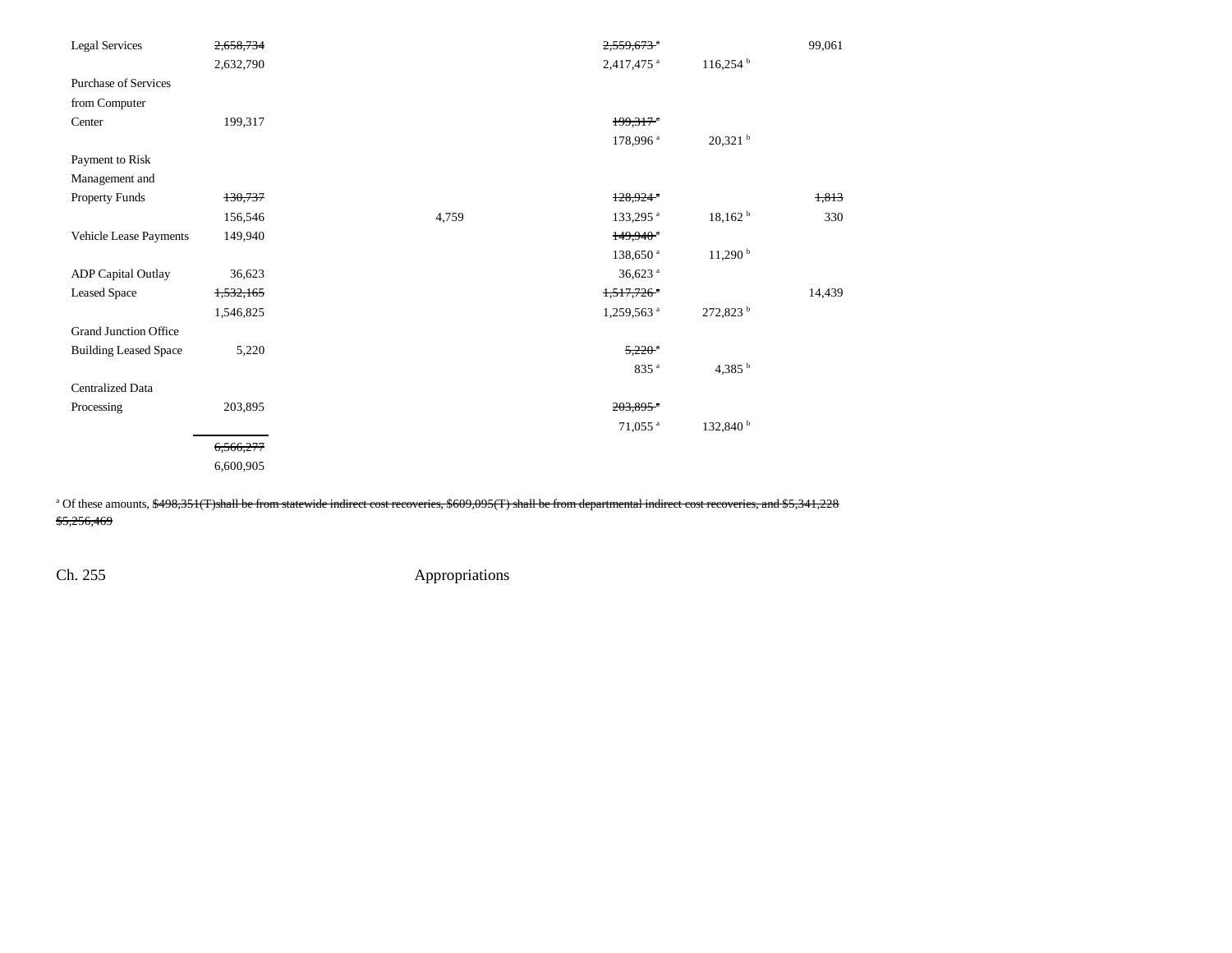|                   |              | <b>APPROPRIATION FROM</b> |  |                |   |              |  |               |   |                |
|-------------------|--------------|---------------------------|--|----------------|---|--------------|--|---------------|---|----------------|
| <b>ITEM &amp;</b> | <b>TOTAL</b> | <b>GENERAL</b>            |  | <b>GENERAL</b> |   | <b>CASH</b>  |  | CASH          |   | <b>FEDERAL</b> |
| <b>SUBTOTAL</b>   |              | <b>FUND</b>               |  | <b>FUND</b>    |   | <b>FUNDS</b> |  | <b>FUNDS</b>  |   | <b>FUNDS</b>   |
|                   |              |                           |  | <b>EXEMPT</b>  | ¢ |              |  | <b>EXEMPT</b> | ¢ |                |

THESE AMOUNTS shall be from various cash sources within the Department. The departmental indirect cost recoveries will be reduced by the amount of revenue received from

other departments for sunset reviews.

b OF THESE AMOUNTS, \$498,351(T) SHALL BE FROM STATEWIDE INDIRECT COST RECOVERIES, \$609,095(T) SHALL BE FROM

DEPARTMENTAL INDIRECT COST

RECOVERIES, \$39,560 SHALL BE FROM THE DEPARTMENT OF HEALTH, AND \$50,349(T) SHALL BE FROM THE DEPARTMENT OF SOCIAL SERVICES.

#### **(B) Office of Regulatory Reform**

| <b>Personal Services</b>        | 211,984     |
|---------------------------------|-------------|
|                                 | $(5.5$ FTE) |
| <b>Operating Expenses</b>       | 14,831      |
| <b>Small Business Start-up</b>  | 25,000      |
| Kit                             |             |
| <b>Travel Expenses</b>          | 2,708       |
| <b>Indirect Cost Assessment</b> | 12,186      |
|                                 | 266,709     |
|                                 |             |

a This amount represents a transfer from the Department of Local Affairs, Economic Development Programs. Any amounts in state fiscal year spending are accounted for in

the Department of Local Affairs appropriation. Of this amount, \$15,000 is shown for purposes of complying with the limitation on state fiscal year spending imposed by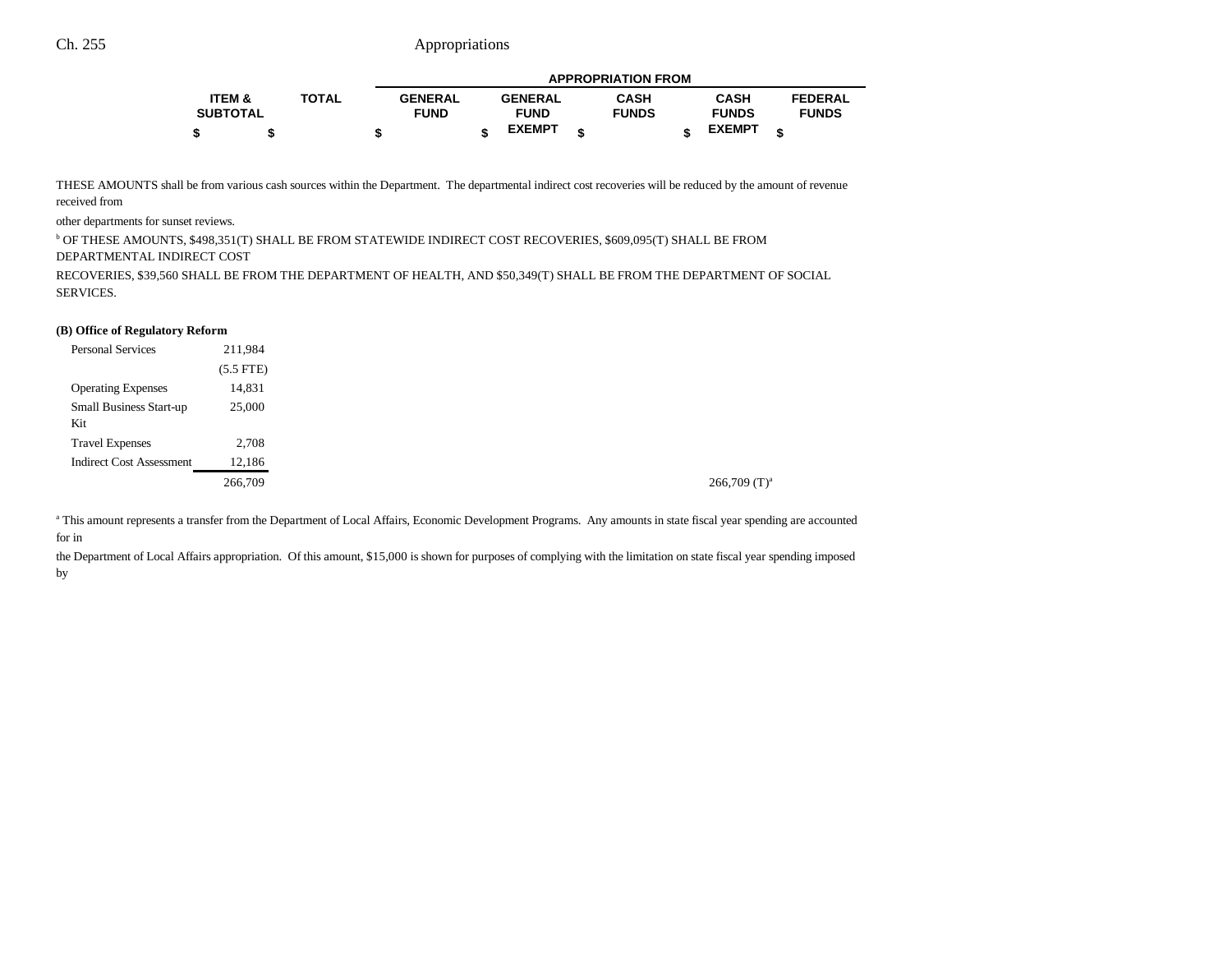Article X, Section 20 of the State Constitution. These moneys are included for informational purposes as they are continuously appropriated by a permanent statute or constitutional provision.

#### **(C) Office of Certification**

| Program Costs          | 286,542        |                       |
|------------------------|----------------|-----------------------|
|                        | $(8.5$ FTE $)$ |                       |
| <b>Travel Expenses</b> | 3.420          |                       |
|                        | 289,962        | $41,771$ <sup>a</sup> |

<sup>a</sup> This amount shall be from grants from governmental entities.

<sup>b</sup> This amount shall be from federal funds appropriated in the Department of Transportation.

7,122,948 7,157,576

### **(2) ADMINISTRATIVE SERVICES DIVISION**

| <b>Personal Services</b>  | 1,419,337    |           |                        |
|---------------------------|--------------|-----------|------------------------|
|                           | $(29.0$ FTE) |           |                        |
| <b>Operating Expenses</b> | 54,893       |           |                        |
| <b>Travel Expenses</b>    | 1.639        |           |                        |
|                           |              | 1,475,869 | 1,475,869 <sup>*</sup> |

67,200 a 1,408,669 b

a THIS AMOUNT SHALL BE FROM THE INSURANCE CASH FUND.

<sup>a b</sup> Of this amount, \$633,901(T) shall be from statewide indirect cost recoveries, \$774,768(T) shall be from departmental indirect cost recoveries, RECOVERIES. and \$67,200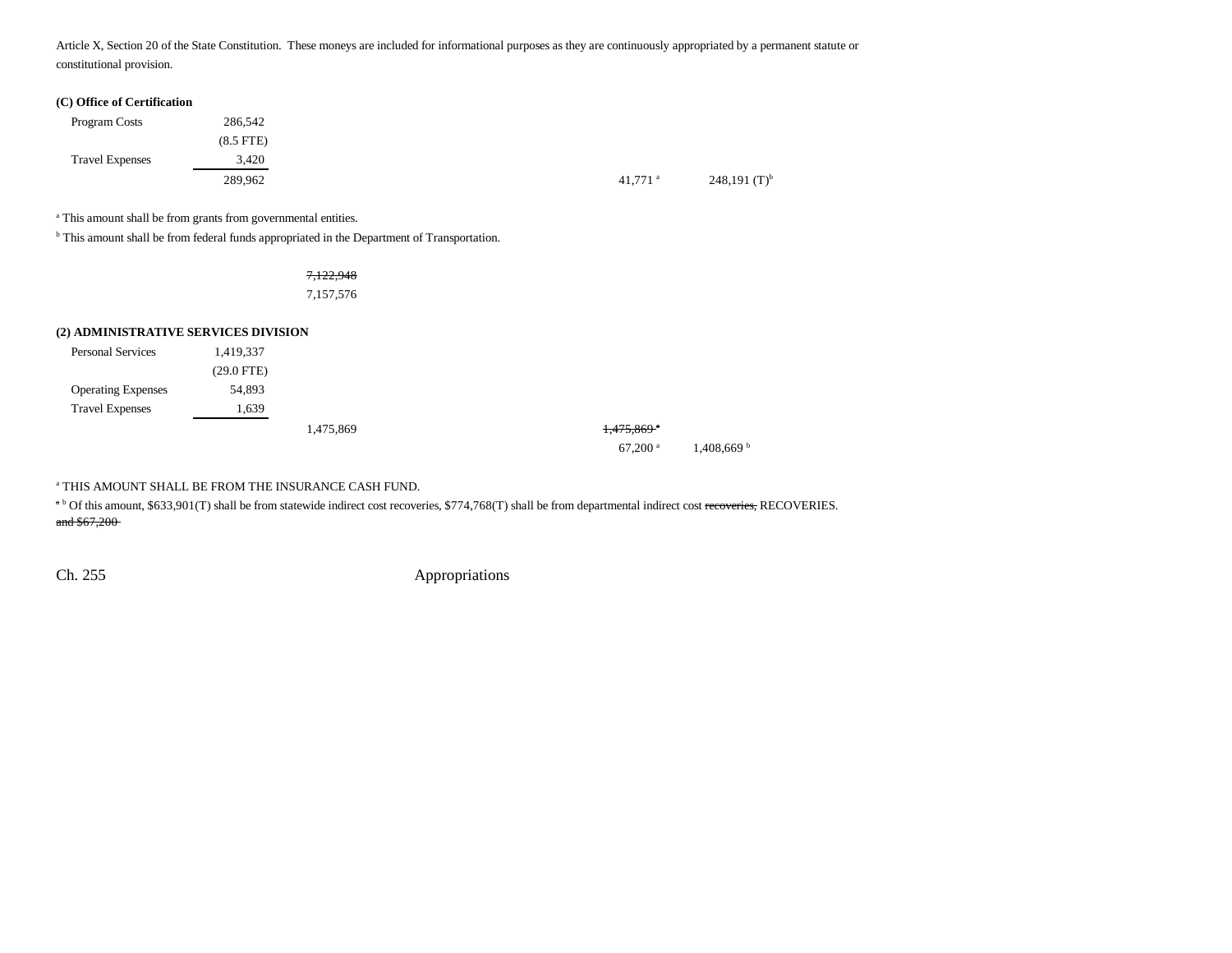|                   |              | <b>APPROPRIATION FROM</b> |  |                |   |              |  |               |   |                |
|-------------------|--------------|---------------------------|--|----------------|---|--------------|--|---------------|---|----------------|
| <b>ITEM &amp;</b> | <b>TOTAL</b> | <b>GENERAL</b>            |  | <b>GENERAL</b> |   | <b>CASH</b>  |  | <b>CASH</b>   |   | <b>FEDERAL</b> |
| <b>SUBTOTAL</b>   |              | <b>FUND</b>               |  | <b>FUND</b>    |   | <b>FUNDS</b> |  | <b>FUNDS</b>  |   | <b>FUNDS</b>   |
|                   |              |                           |  | <b>EXEMPT</b>  | ¢ |              |  | <b>EXEMPT</b> | ¢ |                |

shall be from the Insurance Cash Fund.

|  | (3) DIVISION OF BANKING |
|--|-------------------------|
|--|-------------------------|

| <b>Personal Services</b>        | 1,972,838    |           |  |                          |                      |
|---------------------------------|--------------|-----------|--|--------------------------|----------------------|
|                                 | $(41.0$ FTE) |           |  |                          |                      |
| <b>Operating Expenses</b>       | 104,184      |           |  |                          |                      |
| <b>Travel Expenses</b>          | 177,650      |           |  |                          |                      |
| <b>Board Meeting Costs</b>      | 12,707       |           |  |                          |                      |
| <b>Board Meeting Travel</b>     |              |           |  |                          |                      |
| <b>Expenses</b>                 | 2,375        |           |  |                          |                      |
| <b>Indirect Cost Assessment</b> | 363,073      |           |  |                          |                      |
|                                 |              | 2,632,827 |  | $2,632,827$ <sup>a</sup> |                      |
|                                 |              |           |  | 2,408,711 <sup>a</sup>   | 224,116 <sup>b</sup> |

<sup>a</sup> This amount shall be from assessments made to banking institutions.

 $^{\rm b}$  THIS AMOUNT SHALL BE FROM RESERVES IN THE DIVISION OF BANKING CASH FUND.

## **(4) CIVIL RIGHTS DIVISION**

| <b>Personal Services</b> | 1.222.500<br>1,333,390 | 38,296     | $+0.34 \cdot 309$ <sup>*</sup> |                              | 260,985   |
|--------------------------|------------------------|------------|--------------------------------|------------------------------|-----------|
|                          | .362.926               | 29,336     | $50,000$ <sup>a</sup>          | $1,022,605$ (T) <sup>b</sup> |           |
|                          |                        | $1.0$ FTE) | $(23.5 \text{ FFE})$           |                              | (7.0 FTE) |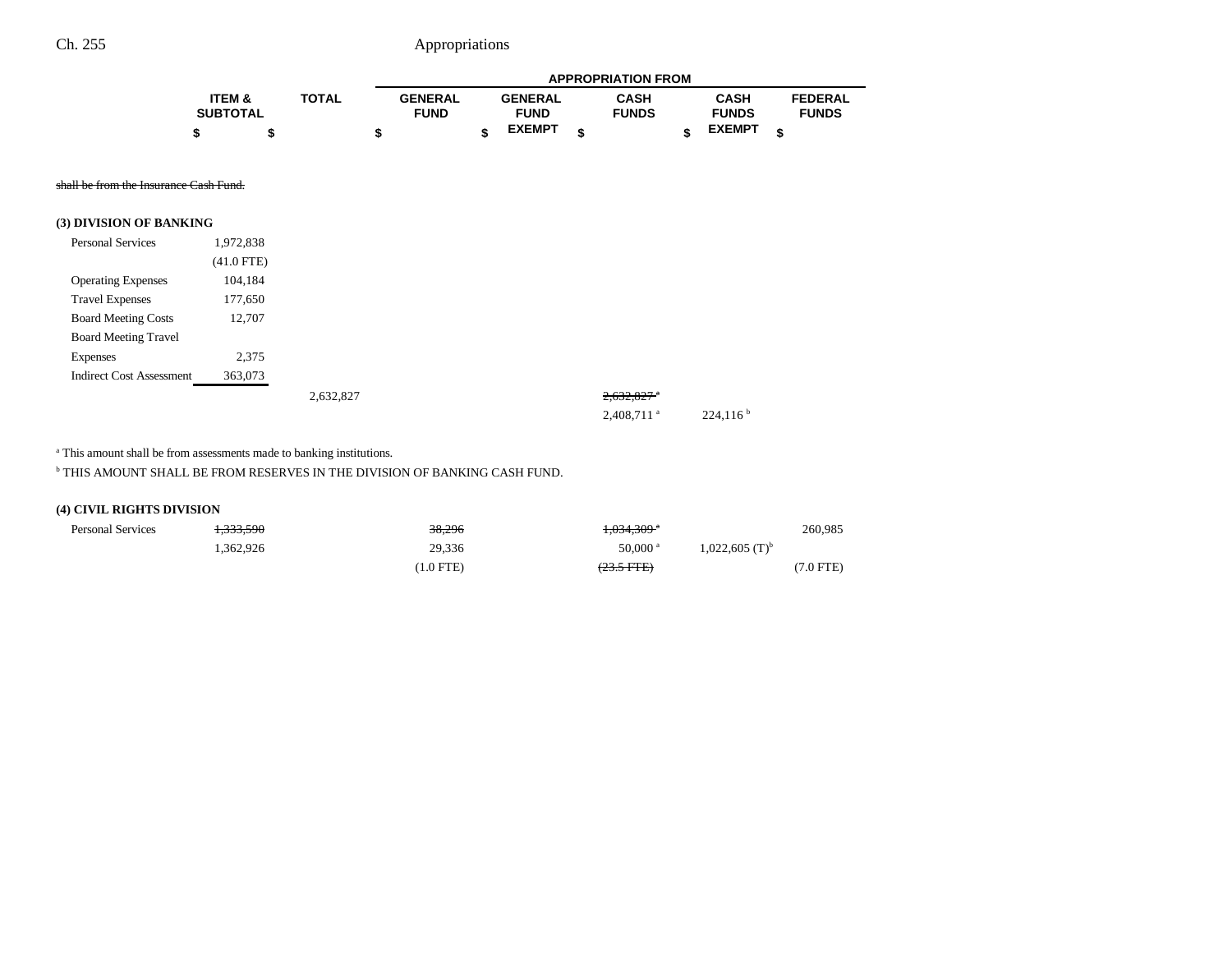|                                 |         |           |        | $(23.5$ FTE)              |        |
|---------------------------------|---------|-----------|--------|---------------------------|--------|
| <b>Operating Expenses</b>       | 106,089 |           | 47,024 |                           | 59,065 |
|                                 |         |           | 32,167 | $14,857$ (T) <sup>b</sup> |        |
| <b>Travel Expenses</b>          | 20,989  |           | 5,524  |                           | 15,465 |
| Hearings Pursuant to            |         |           |        |                           |        |
| Complaint                       | 34,642  |           | 24,642 |                           | 10,000 |
| <b>Commission Meeting</b>       | 5,661   |           | 2,961  |                           | 2,700  |
| Costs                           |         |           |        |                           |        |
| <b>Commission Travel</b>        |         |           |        |                           |        |
| Expenses                        | 6,486   |           | 2,126  |                           | 4,360  |
| <b>Indirect Cost Assessment</b> | 34,089  |           |        |                           | 34,089 |
|                                 |         | 1,541,546 |        |                           |        |
|                                 |         | 1,570,882 |        |                           |        |

<sup>7</sup> Of this amount, \$50,000 shall be from fees collected for training services provided, \$442,939(T) shall be from excess statewide indirect costs recoveries, and

## \$541,370(T) shall be from departmental indirect cost recoveries.

a THIS AMOUNT SHALL BE FROM FEES COLLECTED FOR TRAINING SERVICES PROVIDED.

b THESE AMOUNTS SHALL BE FROM INDIRECT COST RECOVERIES.

### **(5) DIVISION OF FINANCIAL SERVICES**

| <b>Personal Services</b>        | 489,805     |         |         |
|---------------------------------|-------------|---------|---------|
|                                 | $(9.0$ FTE) |         |         |
| <b>Operating Expenses</b>       | 17,134      |         |         |
| <b>Travel Expenses</b>          | 34,485      |         |         |
| <b>Indirect Cost Assessment</b> | 73.114      |         |         |
|                                 |             | 614,538 | 614.538 |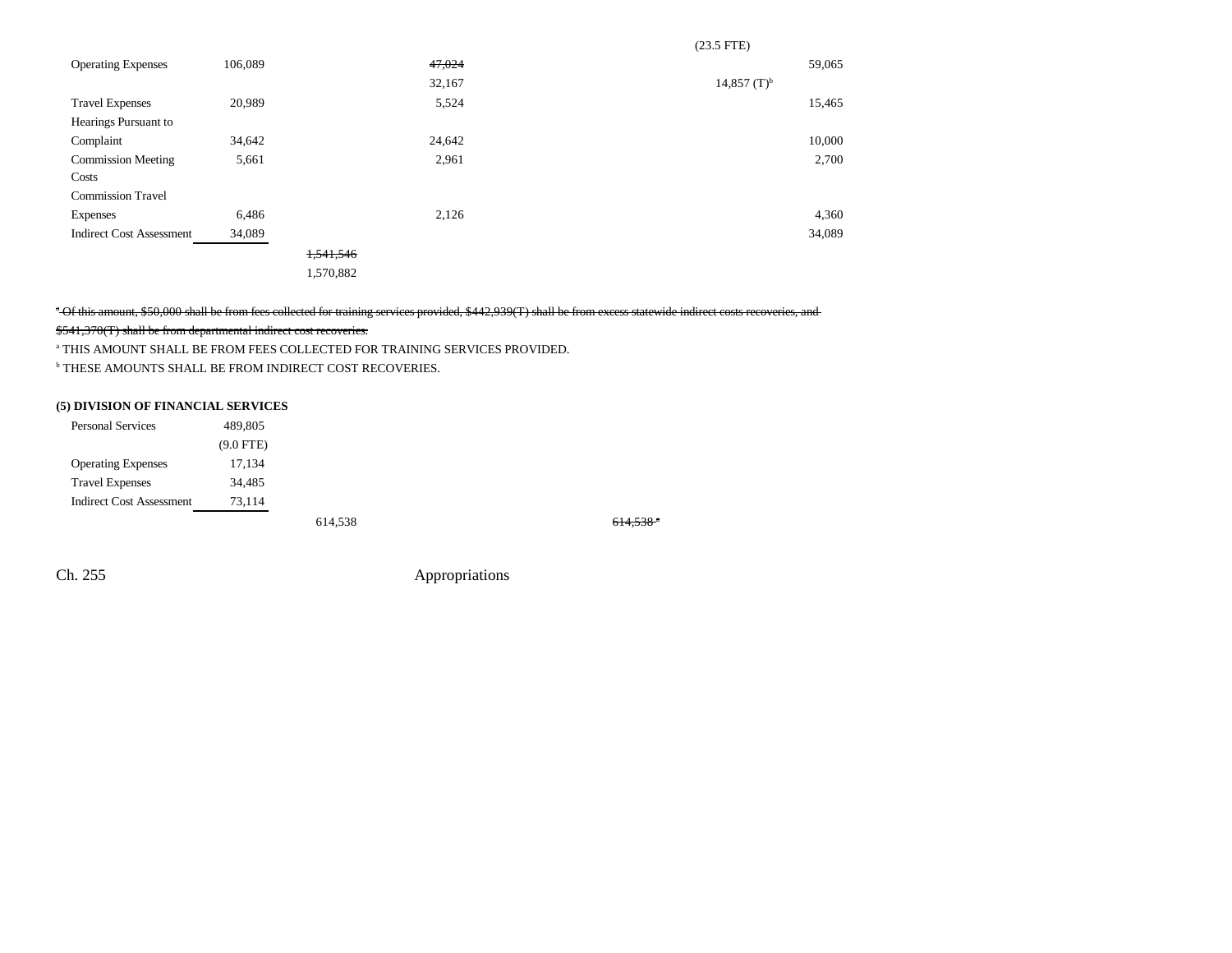|                   |              |   | <b>APPROPRIATION FROM</b> |  |                |   |              |  |               |                |  |  |
|-------------------|--------------|---|---------------------------|--|----------------|---|--------------|--|---------------|----------------|--|--|
| <b>ITEM &amp;</b> | <b>TOTAL</b> |   | <b>GENERAL</b>            |  | <b>GENERAL</b> |   | <b>CASH</b>  |  | <b>CASH</b>   | <b>FEDERAL</b> |  |  |
| <b>SUBTOTAL</b>   |              |   | <b>FUND</b>               |  | <b>FUND</b>    |   | <b>FUNDS</b> |  | <b>FUNDS</b>  | <b>FUNDS</b>   |  |  |
|                   |              | œ |                           |  | <b>EXEMPT</b>  | ¢ |              |  | <b>EXEMPT</b> | ¢              |  |  |

554,090  $^{\circ}$  60,448  $^{\circ}$ 

<sup>a</sup> This amount shall be from assessments made to savings and loan institutions and to credit unions.

 $^{\rm b}$  THIS AMOUNT SHALL BE FROM RESERVES IN THE FINANCIAL SERVICES CASH FUND.

| (6) DIVISION OF INSURANCE 89 |  |  |  |  |  |
|------------------------------|--|--|--|--|--|
|------------------------------|--|--|--|--|--|

| <b>Personal Services</b>        | 3,458,789    |           |               |
|---------------------------------|--------------|-----------|---------------|
|                                 | $(84.5$ FTE) |           |               |
| <b>Operating Expenses</b>       | 270,994      |           |               |
| <b>Travel Expenses</b>          | 134,556      |           |               |
| Administrative Law Judge        |              |           |               |
| Services for 444 Hours          | 33.744       |           |               |
| Workers' Compensation           |              |           |               |
| <b>Studies</b>                  | 99,701       |           |               |
| <b>Indirect Cost Assessment</b> | 686,455      |           |               |
|                                 |              | 4,684,239 | 4.684.239 $a$ |

<sup>a</sup> Of this amount, \$4,484,538 shall be from the Insurance Cash Fund pursuant to Section 10-1-103, C.R.S., \$100,000 shall be from reimbursements from insurance companies for travel expenses, and \$99,701 shall be from the Workers' Compensation Cash Fund. Of this amount, \$100,000 is shown for purposes of complying with the

limitation on state fiscal year spending imposed by Article X, Section 20 of the State Constitution. Such moneys are included for informational purposes as they are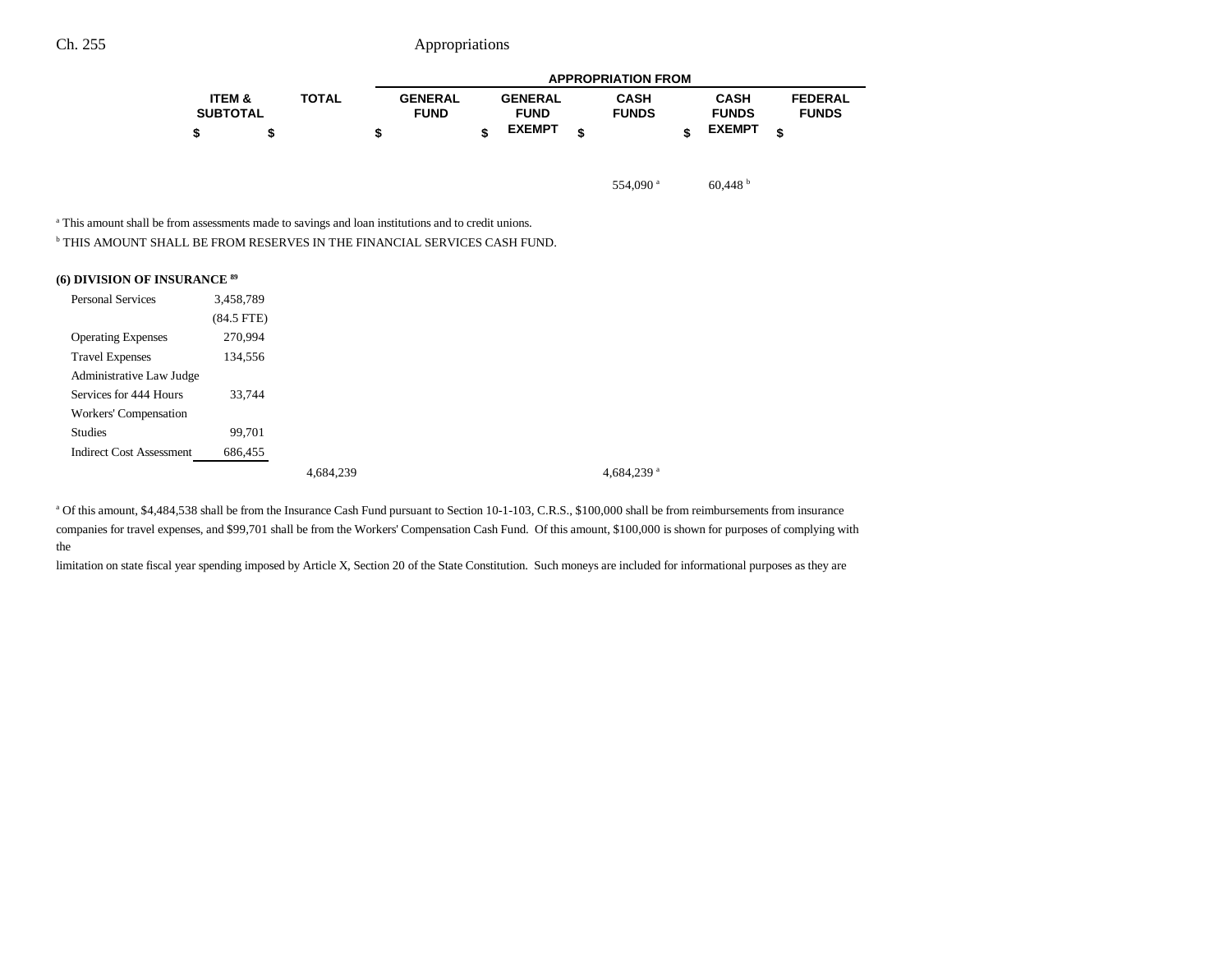continuously appropriated by a permanent statute or constitutional provision.

#### **(7) PUBLIC UTILITIES COMMISSION 90**

| <b>Personal Services</b>        | 4,513,204    |            |                           |                        |
|---------------------------------|--------------|------------|---------------------------|------------------------|
|                                 | $(98.5$ FTE) |            |                           |                        |
| <b>Operating Expenses</b>       | 268,278      |            |                           |                        |
| <b>Travel Expenses</b>          | 47,328       |            |                           |                        |
| <b>Expert Testimony</b>         | 40,000       |            |                           |                        |
| <b>Indirect Cost Assessment</b> | 792,063      |            |                           |                        |
| <b>Highway Crossing</b>         | 240,000      |            |                           |                        |
| Payments                        |              |            |                           |                        |
| Disabled Telephone Users        |              |            |                           |                        |
| <b>Fund Payments</b>            | 3,203,975    |            |                           |                        |
| Low Income Telephone            |              |            |                           |                        |
| Assistance                      | 44,000       |            |                           |                        |
| High Cost Fund                  | 1,374,528    |            |                           |                        |
| Payments                        |              |            |                           |                        |
|                                 |              | 10,523,376 | $10,406,402$ <sup>a</sup> | $116.974$ <sup>b</sup> |
|                                 |              |            | $9,273,350$ <sup>a</sup>  | 1,250,026              |

<sup>a</sup> Of this amount, it is estimated that \$3,740,281 shall be from the Fixed Utilities Fund,  $\frac{41,741,767}{31,641,681}$  shall be from the Public Utilities Motor Carrier Fund, \$1,380,528

shall be from the Colorado High Cost Fund, \$3,259,826 \$2,466,860 shall be from the Disabled Telephone Users Cash Fund, AND \$44,000 shall be from the Low Income Telephone Assistance Fund, and \$240,000 shall be from the Highway Crossing Fund. The source of the Highway Crossing Fund is from the Highway Users Tax Fund Pursuant to Section 43-4-205(2), C.R.S. FUND. Of this amount, \$4,862,503 is shown for the purposes of complying with the limitation on state fiscal year spending imposed by Article X, Section 20 of the State Constitution. Such moneys are included for informational purposes as they are continuously appropriated by a permanent statute or constitutional provision.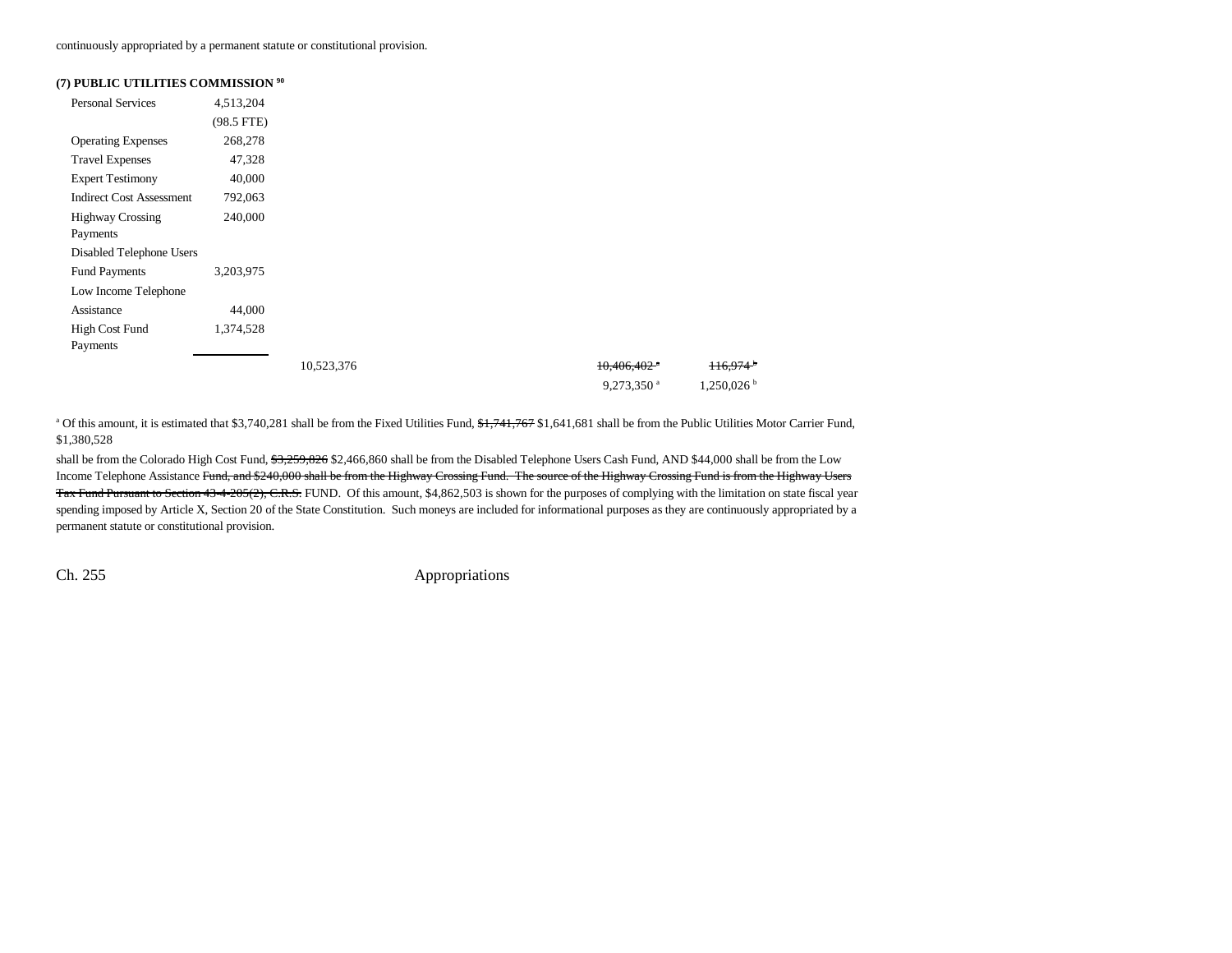|                   |              |                | <b>APPROPRIATION FROM</b> |                |  |              |  |               |                |  |  |  |
|-------------------|--------------|----------------|---------------------------|----------------|--|--------------|--|---------------|----------------|--|--|--|
| <b>ITEM &amp;</b> | <b>TOTAL</b> | <b>GENERAL</b> |                           | <b>GENERAL</b> |  | <b>CASH</b>  |  | <b>CASH</b>   | <b>FEDERAL</b> |  |  |  |
| <b>SUBTOTAL</b>   |              | <b>FUND</b>    |                           | <b>FUND</b>    |  | <b>FUNDS</b> |  | <b>FUNDS</b>  | <b>FUNDS</b>   |  |  |  |
|                   |              |                |                           | <b>EXEMPT</b>  |  |              |  | <b>EXEMPT</b> |                |  |  |  |

<sup>b</sup> This amount OF THIS AMOUNT, \$217,060 shall be from reserves in the Motor Carrier Fund. FUND, \$240,000 SHALL BE FROM RESERVES IN THE HIGHWAY CROSSING FUND, AND \$792,966 SHALL BE FROM RESERVES IN THE DISABLED TELEPHONE USERS CASH FUND.

## **(8) DIVISION OF REAL ESTATE**

| <b>Personal Services</b>        | 1,547,564    |
|---------------------------------|--------------|
|                                 | $(39.0$ FTE) |
| <b>Operating Expenses</b>       | 151,318      |
| <b>Travel Expenses</b>          | 45,600       |
| <b>Commission Meeting</b>       |              |
| Costs                           | 11,701       |
| <b>Commission Travel</b>        |              |
| Expenses                        | 14,250       |
| Hearings Pursuant to            |              |
| Complaint                       | 9.947        |
| Administrative Law Judge        |              |
| Services for 323 Hours          | 21,467       |
| Name Check                      | 12,000       |
| <b>Indirect Cost Assessment</b> | 316,825      |
| Payment to Federal              |              |
| <b>Financial Institutions</b>   |              |
| Exam Council                    | 48,125       |
|                                 |              |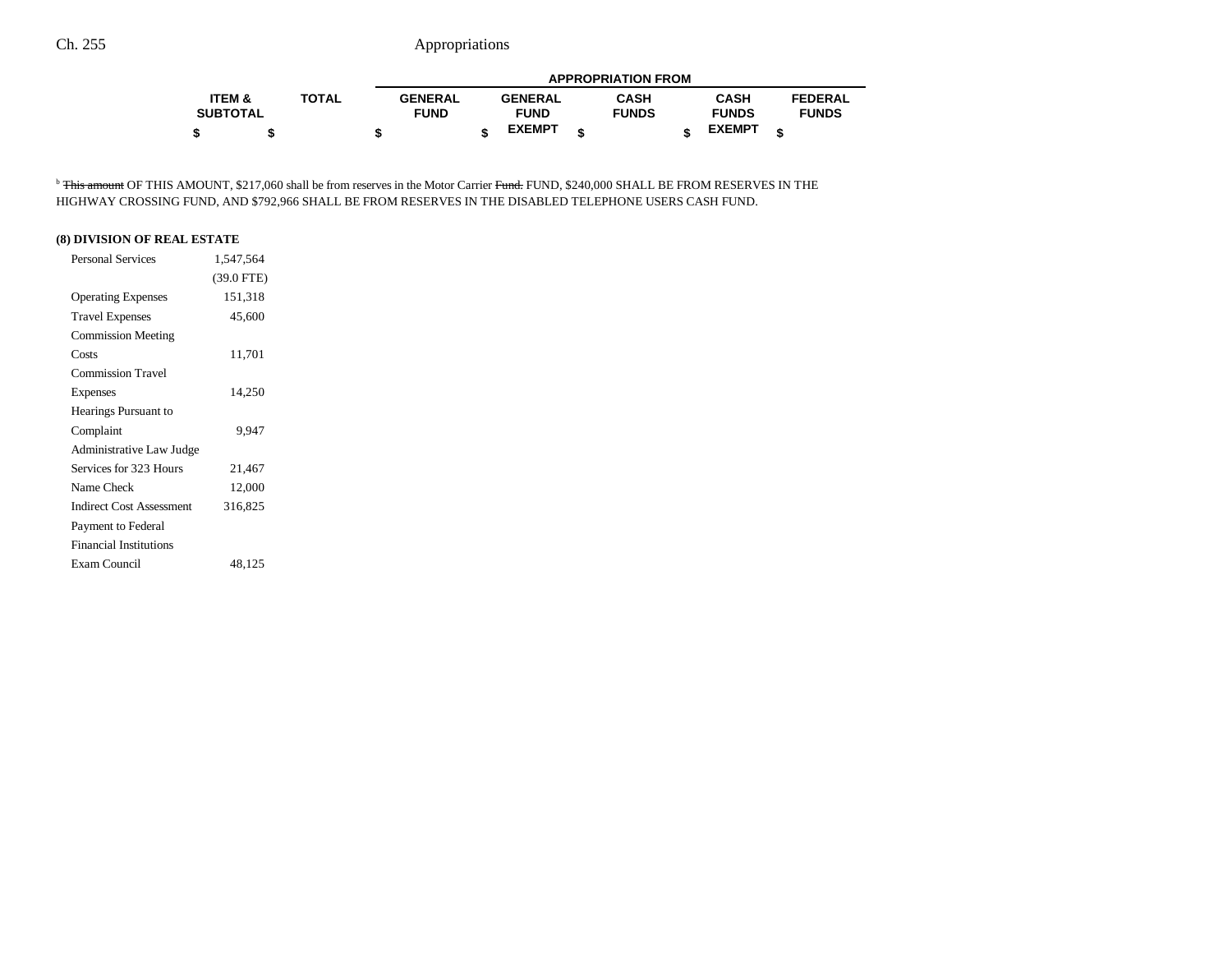Payments from the Real Estate Recovery Fund 200,000

### 2,378,797 a 2,378,797 a 2,378,797 a 2,378,797 a 2,378,797 a 2

<sup>a</sup> Of this amount, \$2,178,797 shall be from licensing fees, and \$200,000 shall be from the Real Estate Recovery Fund. Payments from the Real Estate Recovery fund are

shown for the purposes of complying with the limitation on state fiscal year spending imposed by Article X, Section 20 of the State Constitution. These moneys are included for informational purposes as they are continuously appropriated by a permanent statute or constitutional provision.

### **(9) DIVISION OF REGISTRATIONS**

| Personal Services <sup>91</sup> | <del>5,026,196</del>   |  |
|---------------------------------|------------------------|--|
|                                 | 5,004,785              |  |
|                                 | <del>(128.5 FTE)</del> |  |
|                                 | $(128.0$ FTE)          |  |
| <b>Operating Expenses</b>       | <del>720,698</del>     |  |
|                                 | 716,221                |  |
| <b>Travel Expenses</b>          | 49,803                 |  |
|                                 | 49,775                 |  |
| <b>Board Meeting Costs</b>      | 108,966                |  |
|                                 | 105,140                |  |
| <b>Board Travel Expenses</b>    | 89,214                 |  |
|                                 | 85,552                 |  |
| Examination Costs <sup>92</sup> | 878,862                |  |
|                                 | 382,586                |  |
| <b>CENTRALIZED</b>              |                        |  |
| <b>LICENSING</b>                |                        |  |
|                                 |                        |  |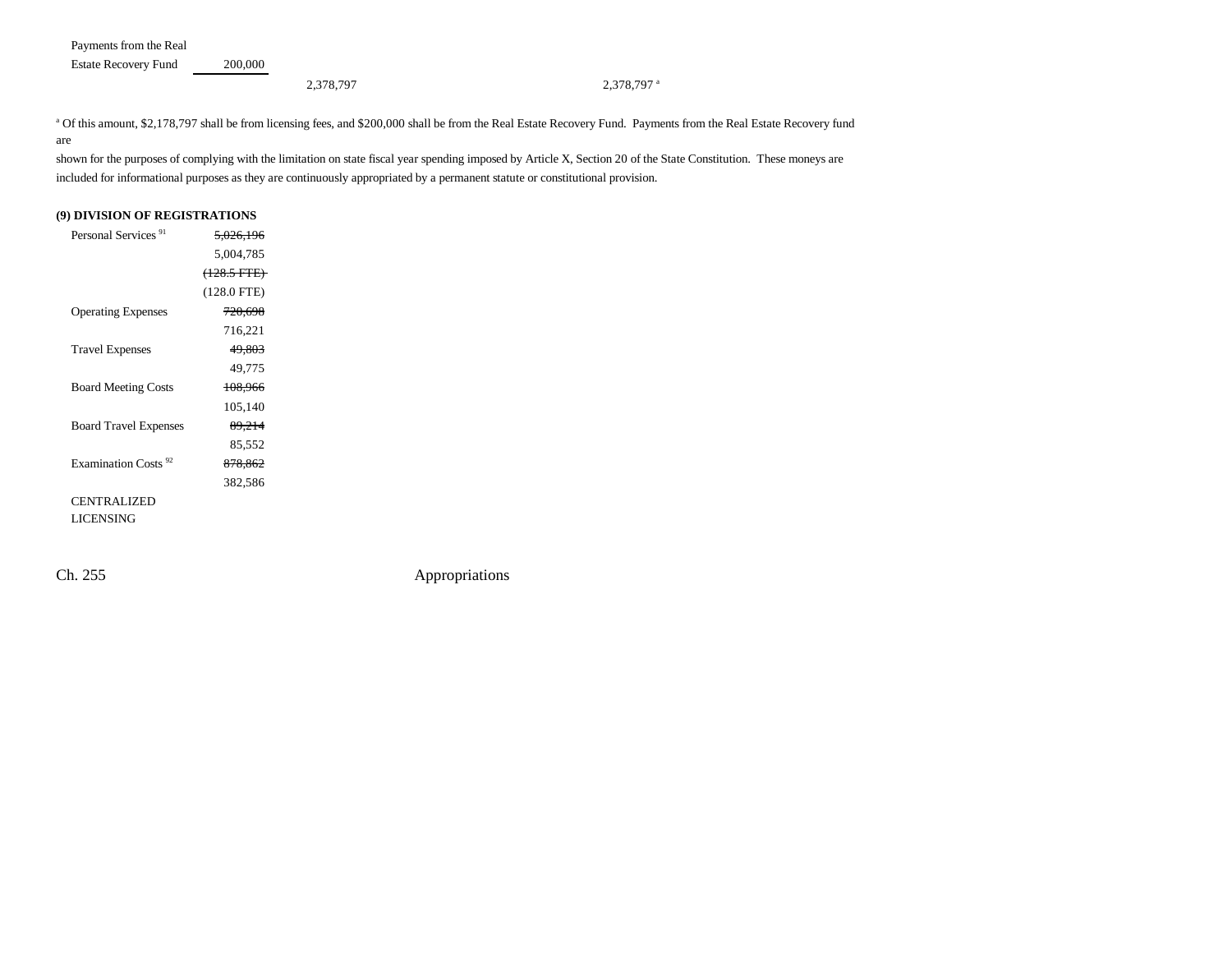|                                    |                           |              | <b>APPROPRIATION FROM</b>     |    |                               |    |                             |    |                             |    |                                |  |
|------------------------------------|---------------------------|--------------|-------------------------------|----|-------------------------------|----|-----------------------------|----|-----------------------------|----|--------------------------------|--|
|                                    | ITEM &<br><b>SUBTOTAL</b> | <b>TOTAL</b> | <b>GENERAL</b><br><b>FUND</b> |    | <b>GENERAL</b><br><b>FUND</b> |    | <b>CASH</b><br><b>FUNDS</b> |    | <b>CASH</b><br><b>FUNDS</b> |    | <b>FEDERAL</b><br><b>FUNDS</b> |  |
|                                    | \$                        | \$           | \$                            | \$ | <b>EXEMPT</b>                 | \$ |                             | \$ | <b>EXEMPT</b>               | \$ |                                |  |
|                                    |                           |              |                               |    |                               |    |                             |    |                             |    |                                |  |
|                                    |                           |              |                               |    |                               |    |                             |    |                             |    |                                |  |
| <b>SYSTEM</b><br><b>CONVERSION</b> | 495,000                   |              |                               |    |                               |    |                             |    |                             |    |                                |  |
| <b>Examination Travel</b>          |                           |              |                               |    |                               |    |                             |    |                             |    |                                |  |
| Expenses                           | 33,250                    |              |                               |    |                               |    |                             |    |                             |    |                                |  |
| Hearings Pursuant to               |                           |              |                               |    |                               |    |                             |    |                             |    |                                |  |
| Complaint                          | 271,750                   |              |                               |    |                               |    |                             |    |                             |    |                                |  |
|                                    | 271,100                   |              |                               |    |                               |    |                             |    |                             |    |                                |  |
| Administrative Law Judge           |                           |              |                               |    |                               |    |                             |    |                             |    |                                |  |
| Services for 3,333                 |                           |              |                               |    |                               |    |                             |    |                             |    |                                |  |
| Hours                              | 253,308                   |              |                               |    |                               |    |                             |    |                             |    |                                |  |
| <b>Investigation Costs</b>         | 674,047                   |              |                               |    |                               |    |                             |    |                             |    |                                |  |
| Payments to the Department         |                           |              |                               |    |                               |    |                             |    |                             |    |                                |  |
| of Social Services                 | 145,898                   |              |                               |    |                               |    |                             |    |                             |    |                                |  |
| Physicians' Peer Health            |                           |              |                               |    |                               |    |                             |    |                             |    |                                |  |
| Assistance Fund                    | 200,000                   |              |                               |    |                               |    |                             |    |                             |    |                                |  |
| Dental Peer Health                 |                           |              |                               |    |                               |    |                             |    |                             |    |                                |  |
| Assistance Fund                    | 48,178                    |              |                               |    |                               |    |                             |    |                             |    |                                |  |
| Nurses' Peer Health                |                           |              |                               |    |                               |    |                             |    |                             |    |                                |  |
| Assistance Fund                    | 212,600                   |              |                               |    |                               |    |                             |    |                             |    |                                |  |
|                                    | $(1.0$ FTE)               |              |                               |    |                               |    |                             |    |                             |    |                                |  |
| Pharmacy Peer Health               |                           |              |                               |    |                               |    |                             |    |                             |    |                                |  |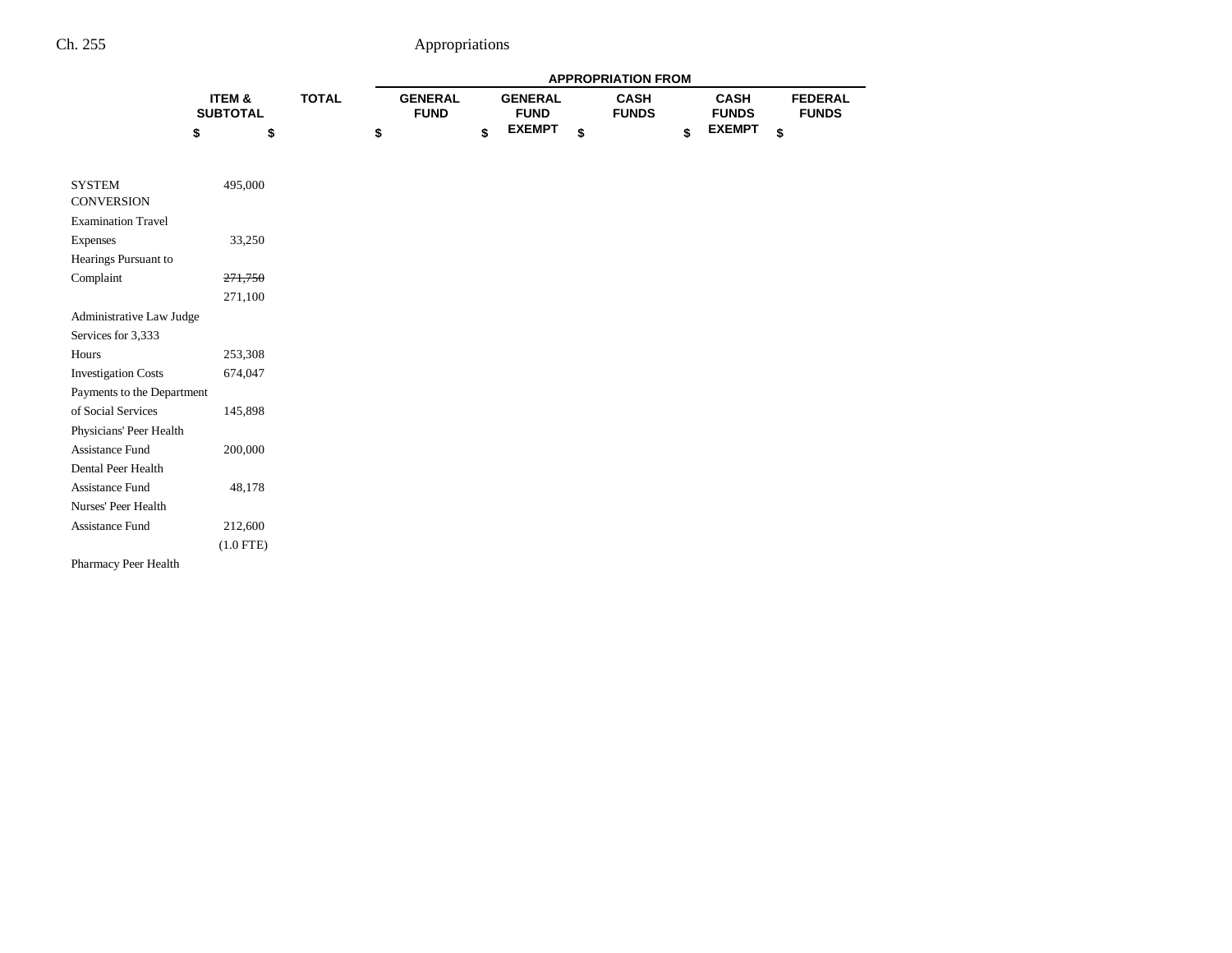| Assistance Fund                 | 55,400    |           |                          |                          |
|---------------------------------|-----------|-----------|--------------------------|--------------------------|
| <b>Indirect Cost Assessment</b> | 1.043.898 |           |                          |                          |
| Payments from the               |           |           |                          |                          |
| Manufactured Housing            |           |           |                          |                          |
| Fund                            | 30,000    |           |                          |                          |
|                                 |           | 9,842,068 | $9,701,180$ <sup>a</sup> | $140,888$ <sup>+</sup>   |
|                                 |           | 9,806,738 | $8,032,392$ <sup>a</sup> | $1,774,346$ <sup>b</sup> |

<sup>a</sup> Of this amount, \$9,049,458 \$8,002,392 shall be from fees of the boards, AND \$30,000 shall be from the Manufactured Housing Recovery Fund, and \$621,722(T) shall be from

the Department of Social Services. FUND. Payments from the Manufactured Housing Fund are shown for the purposes of complying with the limitation on state fiscal year

spending imposed by Article X, Section 20 of the State Constitution. These moneys are included for informational purposes as they are continuously appropriated by a permanent statute or constitutional provision.

<sup>b</sup> This amount shall be from reserves in the Peer Assistance Fund.

b OF THIS AMOUNT, \$1,081,828 SHALL BE FROM RESERVES IN THE DIVISION OF REGISTRATIONS CASH FUND, \$242,350 SHALL BE FROM RESERVES IN THE PEER

HEALTH ASSISTANCE CASH FUND, \$252,094(T) SHALL BE FROM THE DEPARTMENT OF SOCIAL SERVICES, AND \$198,074 SHALL BE FROM THE DEPARTMENT OF

HEALTH.

#### **(10) DIVISION OF SECURITIES**

| <b>Personal Services</b>  | 1.000.143    |
|---------------------------|--------------|
|                           | $(22.0$ FTE) |
| <b>Operating Expenses</b> | 36,017       |
| <b>Travel Expenses</b>    | 2.993        |
| Hearings Pursuant to      |              |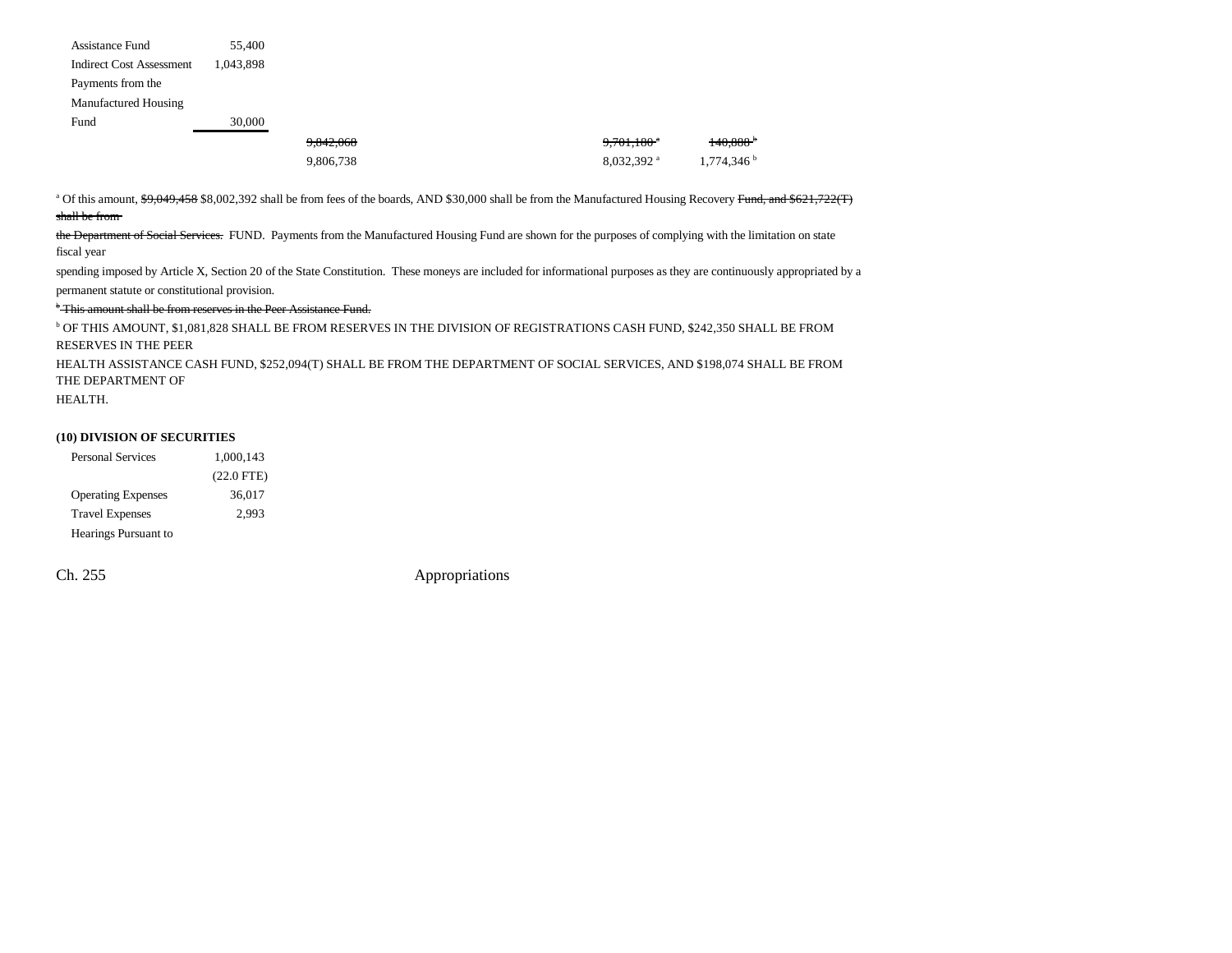|                                                        |                           |              |                               |                               | <b>APPROPRIATION FROM</b>   |                             |                                |
|--------------------------------------------------------|---------------------------|--------------|-------------------------------|-------------------------------|-----------------------------|-----------------------------|--------------------------------|
|                                                        | ITEM &<br><b>SUBTOTAL</b> | <b>TOTAL</b> | <b>GENERAL</b><br><b>FUND</b> | <b>GENERAL</b><br><b>FUND</b> | <b>CASH</b><br><b>FUNDS</b> | <b>CASH</b><br><b>FUNDS</b> | <b>FEDERAL</b><br><b>FUNDS</b> |
|                                                        | \$<br>\$                  |              | \$                            | \$<br><b>EXEMPT</b>           | \$                          | \$<br><b>EXEMPT</b>         | \$                             |
| Complaint                                              | 19,660                    |              |                               |                               |                             |                             |                                |
| <b>Board Meeting Costs</b>                             | 7,995                     |              |                               |                               |                             |                             |                                |
| <b>Indirect Cost Assessment</b>                        | 178,722                   |              |                               |                               |                             |                             |                                |
|                                                        |                           | 1,245,530    |                               |                               | 1,245,530 <sup>a</sup>      |                             |                                |
| <sup>a</sup> This amount shall be from licensing fees. |                           |              |                               |                               |                             |                             |                                |
| (11) DIVISION OF                                       |                           |              |                               |                               |                             |                             |                                |
| <b>CONSUMER</b>                                        |                           |              |                               |                               |                             |                             |                                |
| <b>COUNSEL</b><br>OFFICE OF                            |                           |              |                               |                               |                             |                             |                                |
| <b>CONSUMER</b><br>COUNSEL                             | 554,030                   |              |                               |                               |                             |                             |                                |
|                                                        | $(7.0$ FTE)               |              |                               |                               |                             |                             |                                |
| OFFICE OF<br><b>CONSUMER</b><br><b>COUNSEL TRAVEL</b>  |                           |              |                               |                               |                             |                             |                                |
| <b>EXPENSES</b>                                        | 3,887                     |              |                               |                               |                             |                             |                                |
| INDIRECT COST                                          |                           |              |                               |                               |                             |                             |                                |
| <b>ASSESSMENT</b>                                      | 53,153                    |              |                               |                               |                             |                             |                                |
|                                                        |                           |              |                               |                               |                             |                             |                                |

611,070 611,070 a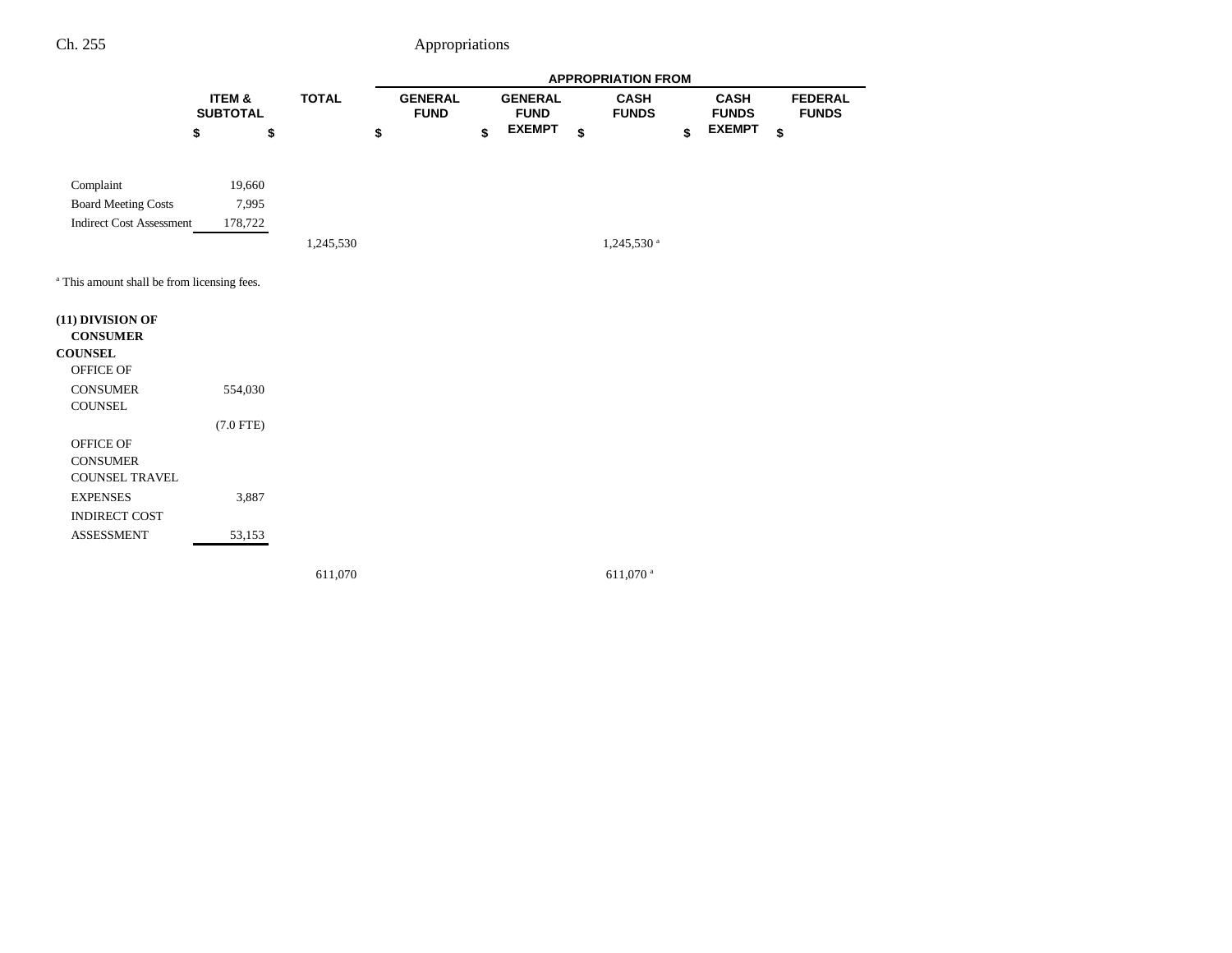| <b>TOTALS PART XVIII</b>     |              |           |                            |                           |           |
|------------------------------|--------------|-----------|----------------------------|---------------------------|-----------|
| <b>(REGULATORY AGENCIES)</b> | \$42,061,738 | \$120,573 | \$40,664,136 <sup>a</sup>  | $$772.762$ <sup>*</sup>   | \$504,267 |
|                              | \$42,701,442 | \$105.184 | $$34.626.152$ <sup>a</sup> | $$7.467.322$ <sup>a</sup> | \$502.784 |

<sup>a</sup> Of these amounts, \$4,637,046 \$4,370,920 contains a (T) notation and \$240,000 shall be from the Highway Users Tax Fund pursuant to Section 43-4-205(2), C.R.S.